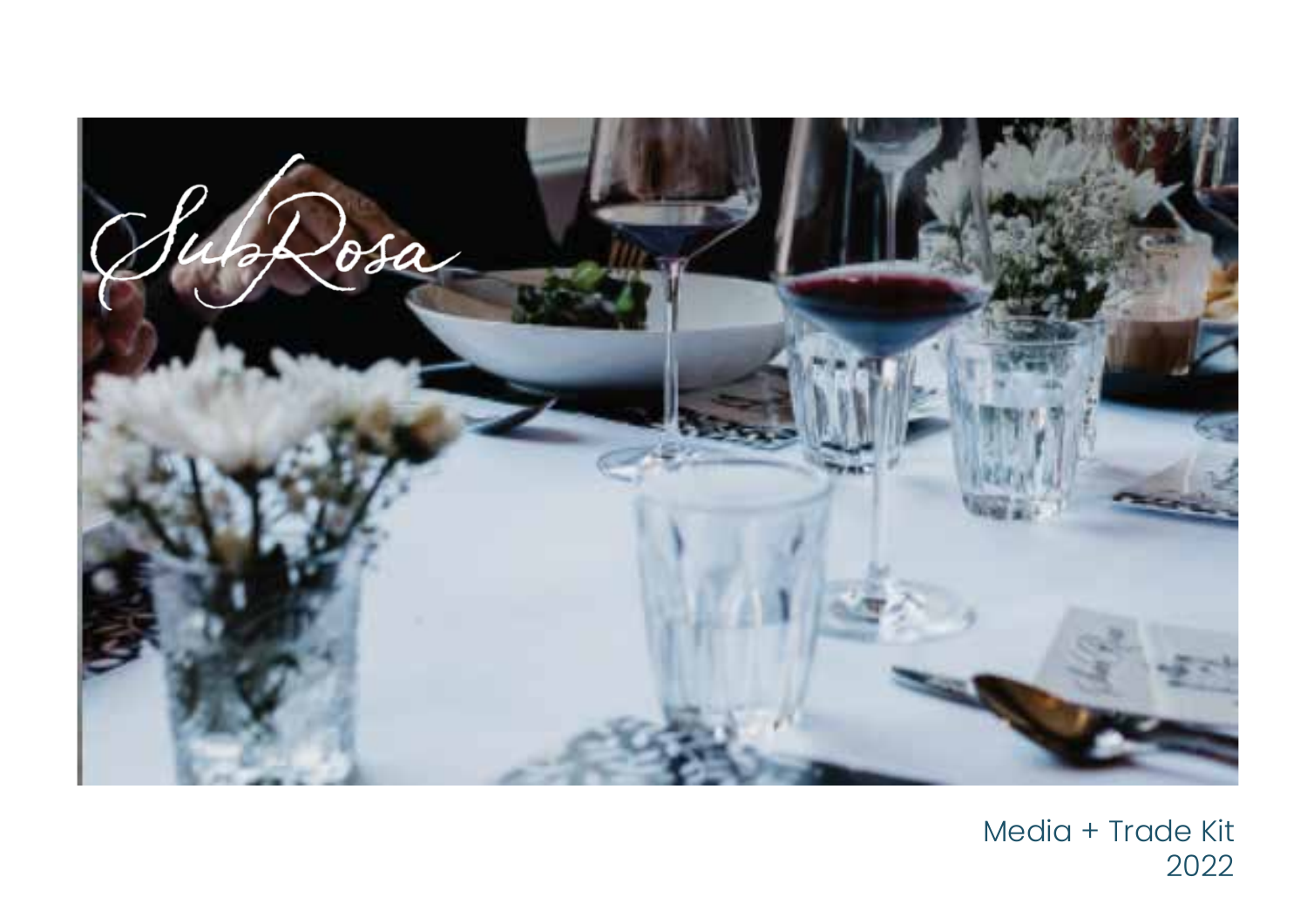### About SubRosa

The story began in 2012 when we met among the vines under the Californian sun. At the time Adam was perfecting his craft as a winemaker in Napa and I was in corporate communications in San Francisco, in a team creating world class experiences for clients from around the world. We got to know each other over a glass of Napa Valley Cabernet Sauvignon back in 2012.

We returned to Australia in 2014 and it was in 2015, with Adam's more than nineteen years working in vineyards and wineries around the globe and learning from some of the world's most revered winemakers, we launched SubRosa. A thoughtfully crafted collection of wines that represent Adam's home, the Grampians, in Victoria.

With more than 28 harvests in five exceptional wine regions across three continents, making the wine was the easy part. The hard part was finding a name that would represent, not only the wines, but one that would evoke emotion and connect to how we enjoy wine. So we turned to Adam's favouite book, the Collins Australian Dictionary.

After a lengthy perusal over a few of glasses of wine, we randomly opened page 920-21. It was here we discovered sub rosa.

sub rosa (sub rose-a) adv Lit in secret. [Latin, literally: under the rose; in ancient times a rose was hung over a table as a mark of secrecy].

The secret is out. SubRosa wines represent bringing people together, sharing stories over a glass of wine and great food, and the joy that brings.

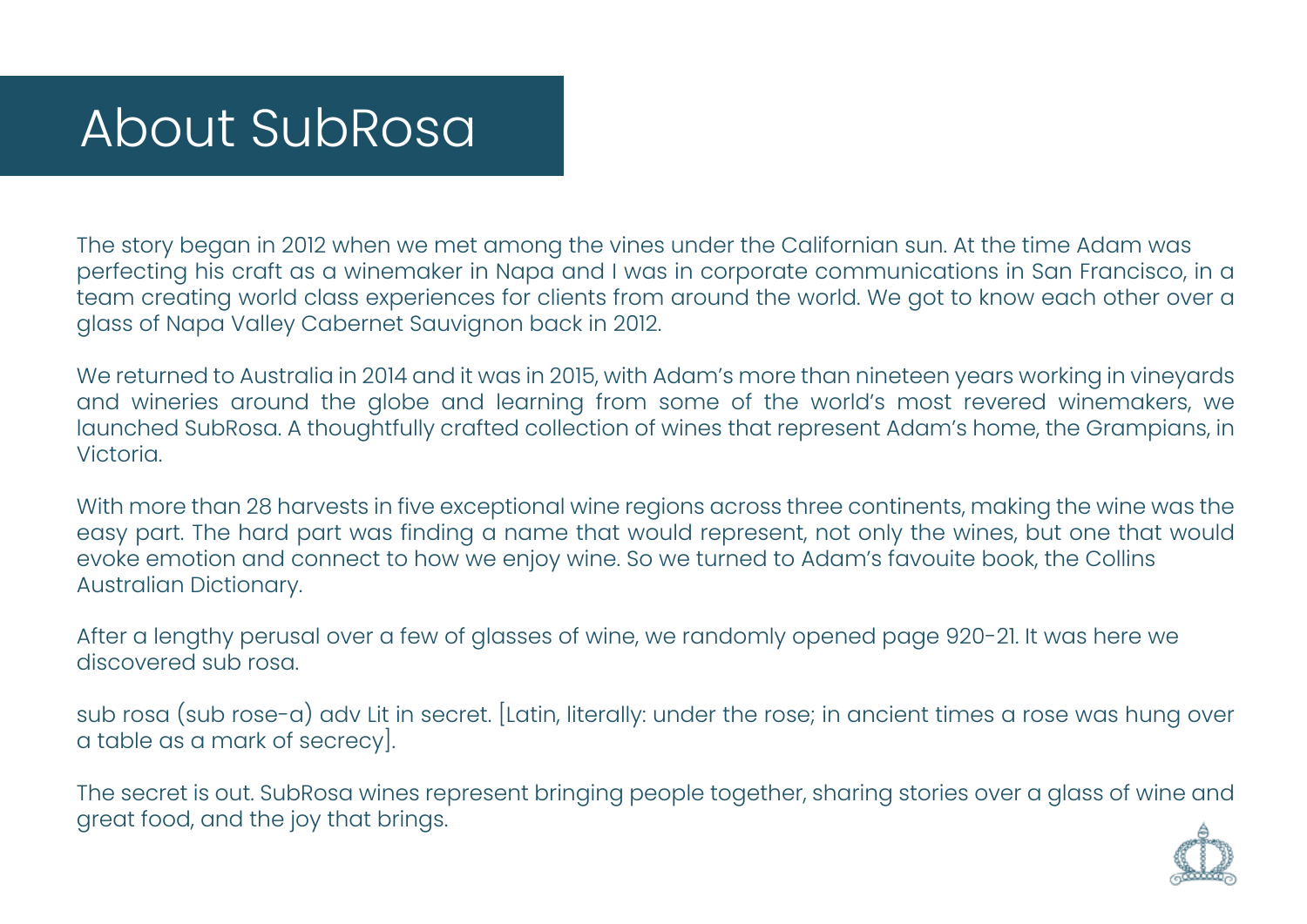Adam's global experience taught him many things, and one of them was that the vineyards of his homeland, the Grampians, produce some of the most exceptional grapes in the world. He was insistent that our wines would be crafted from the cool climate Grampians and the neighbouring Pyrenees.

His approach to winemaking is intuitive and thoughtful with minimal intervention. It is this meticulous attention to detail that has seen our wines attract attention from notable tastemakers.

We are obsessed with high-quality fruit and ensuring the vineyard and vintage are stamped into each wine. Our collection includes our signature, elegant yet complex Shiraz, a Viognier and occasional Rose that sell out within 3 months of release, a Nebbiolo from the Malakoff Vineyard in Pyrenees and when we can, locally sourced Cabernet and Mouvedre wines.

Over the years we have been encouraged and grateful for the response to our wines, especially in today's age of distraction. Our creative partnership is thrilled to offer our wines for your table. We encourage you to take time to share, everyday and extraordinary moments with friends and family.

What happens at the table, stays at the table.



Nancy Panter + Adam Louder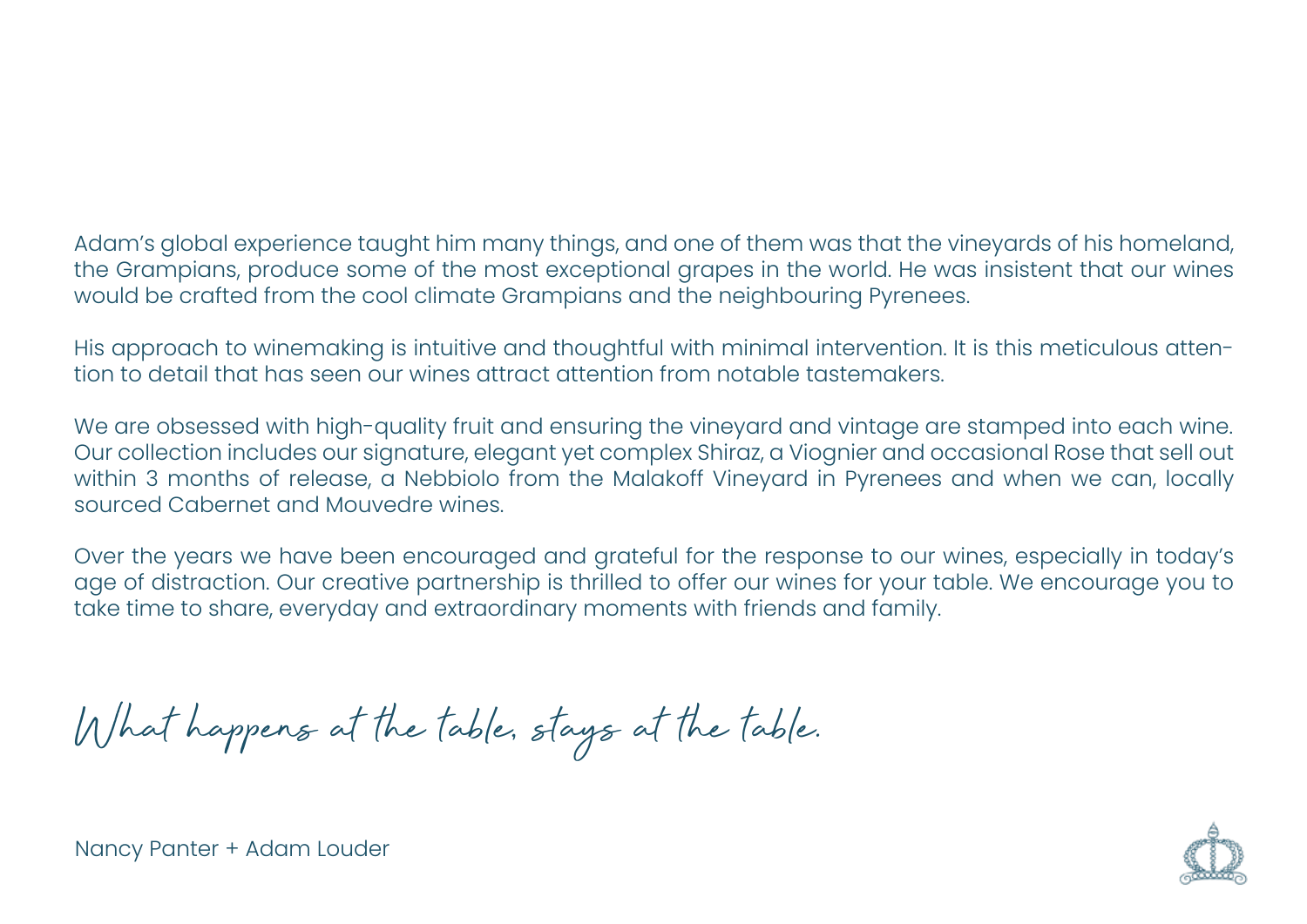# Adam Louder

Adam grew up surrounded by vines and wineries against the stunning backdrop of the Grampians' majestic mountain peaks. It was a part-time job while still at school at the local, award-winning winery, Bests of Great Western, that ignited his love affair with creating fine wine.

In 1998 at 18 years old, Adam joined forces with one of Australia's most visionary winemakers Trevor Mast at Mount Langi Ghiran. This partnership was one of master and apprentice. Trevor shared his extensive knowledge, passion and innovative ideas as Adam absorbed every word, phrase and action.

Thirsty for more knowledge and experience, Adam – at just 20 years old – traveled to the Napa Valley, USA to work at the esteemed Chimney Rock winery, where he learned to manage and lead a team through harvest.



The next stop on Adam's winemaking journey was the historical home of fine wine, Bordeaux, as a winemaker for Chateau Carsin from 2005 to 2008. In France, Adam made wine by day and regularly enjoyed 5-12 course meals with matched wines by Michelin Star chefs by night. This experience ignited his love affair of food and wine. It was his time in Bordeaux that he learned to truly enjoy wine, believing 'it's a better experience if you share wine with friends and food".

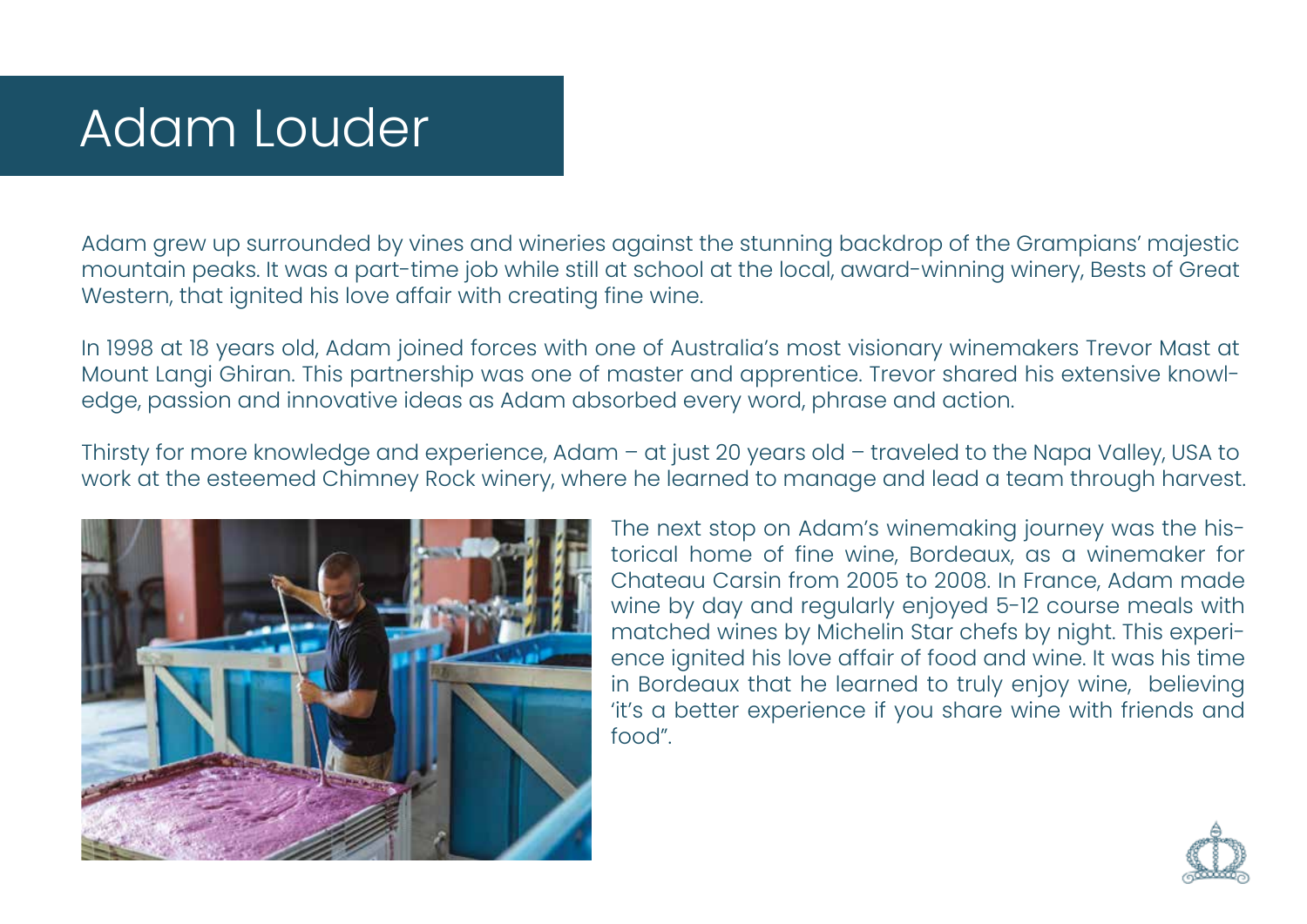Complimenting his time in Bordeaux, Adam worked in Western Australia's Margaret River, at Xanadu and Pierro.

His dedication to fine winemaking was rewarded in 2011 when he was approached by one of Napa Valley's most prestigious cult wineries Araujo Estate (acquired by Chateau Latour in 2013). During Adam's time as harvest winemaker (2011 – 2014) Wine Spectator magazine rated the Araujo Estate flagship Cabernet Sauvignon as one of the most collectable wines in the world.

In 2016 Adam returned to where his career began, joining the winemaking team at the esteemed Mount Langi Ghiran. In 2018 Adam was promoted to Chief Winemaker where he continues to craft wines of distinction from his homeland.

At 41, Adam has completed 36 harvests around the wine world, including Grampians, Pyrenees and Margaret River in Australia, Bordeaux in France and Napa Valley in the United States of America.

"I guide the grapes from the vineyard to the bottle and let the grapes do all the hard work. It's different every season which is what makes winemaking so interesting, you never know what surprises mother nature will present." Adam Louder, winemaker

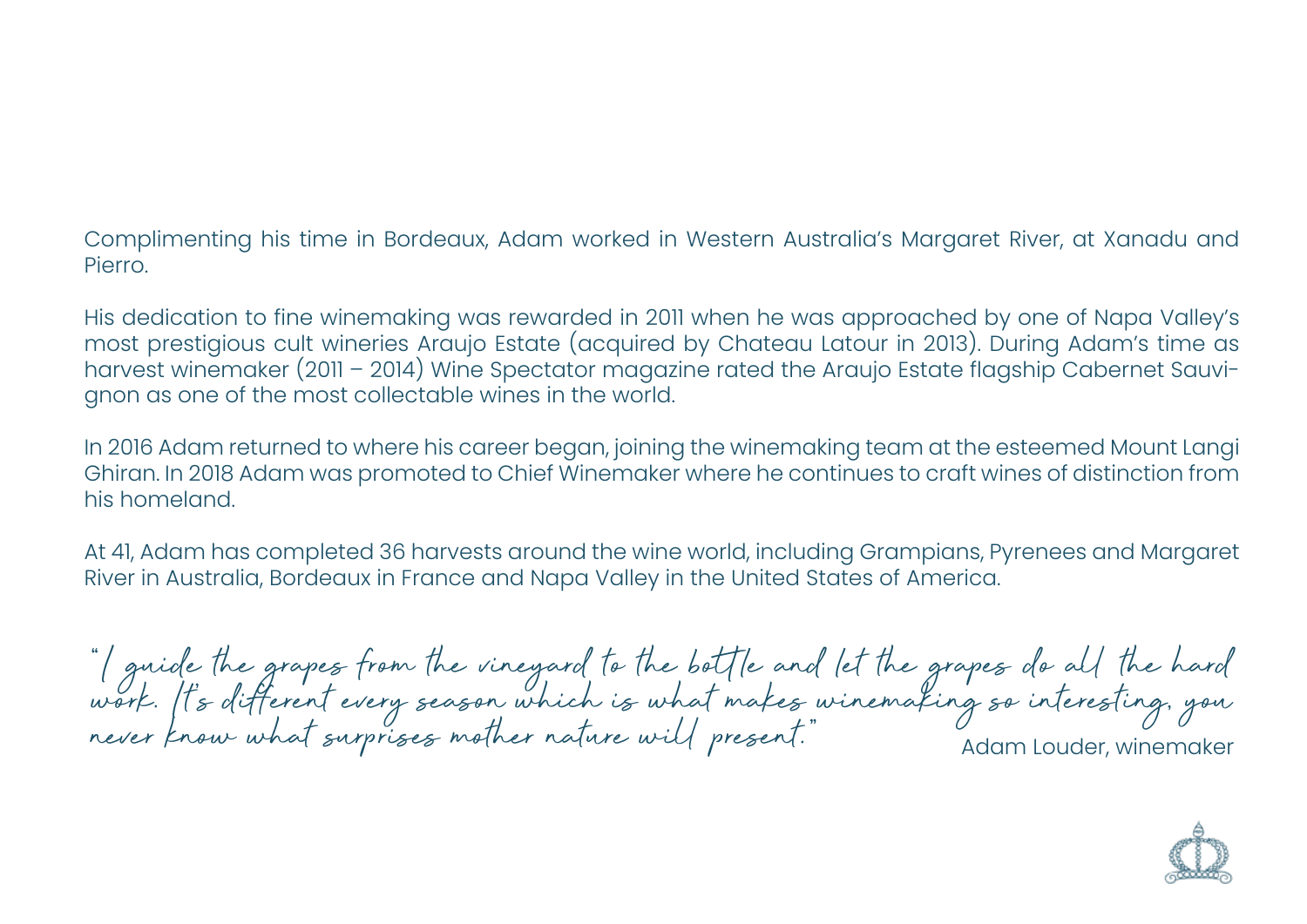# Nancy Panter

Nancy grew up on the Gold Coast, Australia, and is a water baby. She studied Journalism at the University of Queensland before embarking on a global communications career that included stints as a snow reporter in Thredbo, publicist for Conan O'Brien in Toronto, Canada, and a wanna-be producer in Los Angeles, USA.

Before falling in love with a winemaker, Nancy lived a fast-paced global life working on the Olympic Games, FIFA World Cup and Super Bowl and throwing regular parties in her Nob Hill abode in San Francisco.

These days Nancy relishes a slower pace of life (their children Toby and Charlie have other ideas) and has embraced the country Victorian lifestyle.

Nancy is always looking for fun ideas to share, events to attend and recipes to make for family and friends.



 "We wanted to create an experience, not just another wine label."

Nancy Panter, Co-founder

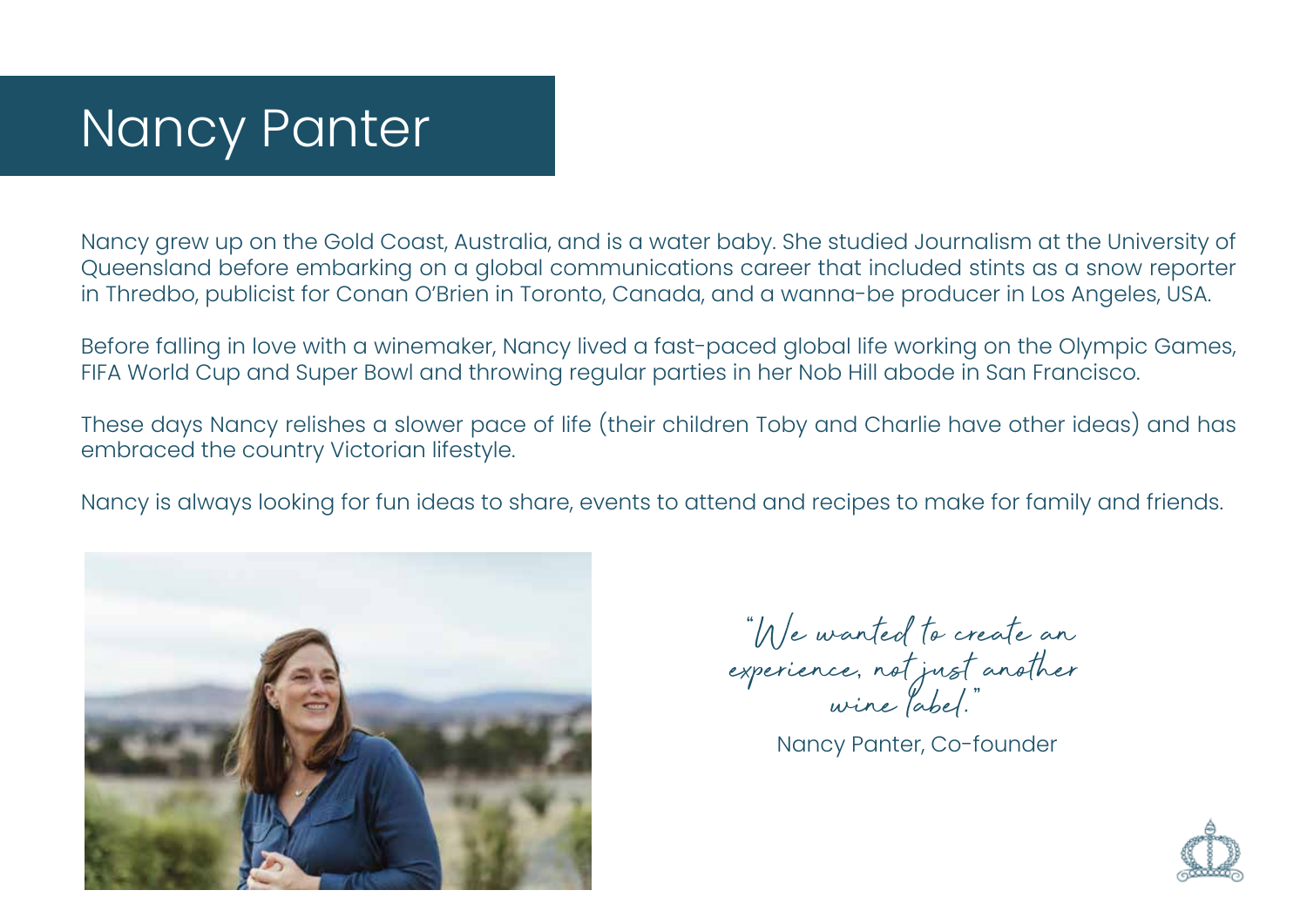### SubRosa

SubRosa is Latin for under the rose. In ancient times, a rose was hung over the table as a mark of secrecy.

What was said or happened around the table, stayed at the table.

The SubRosa sketch was conceptualised by Adam's imagination and drawn by friend and local artist Janette Lucas.

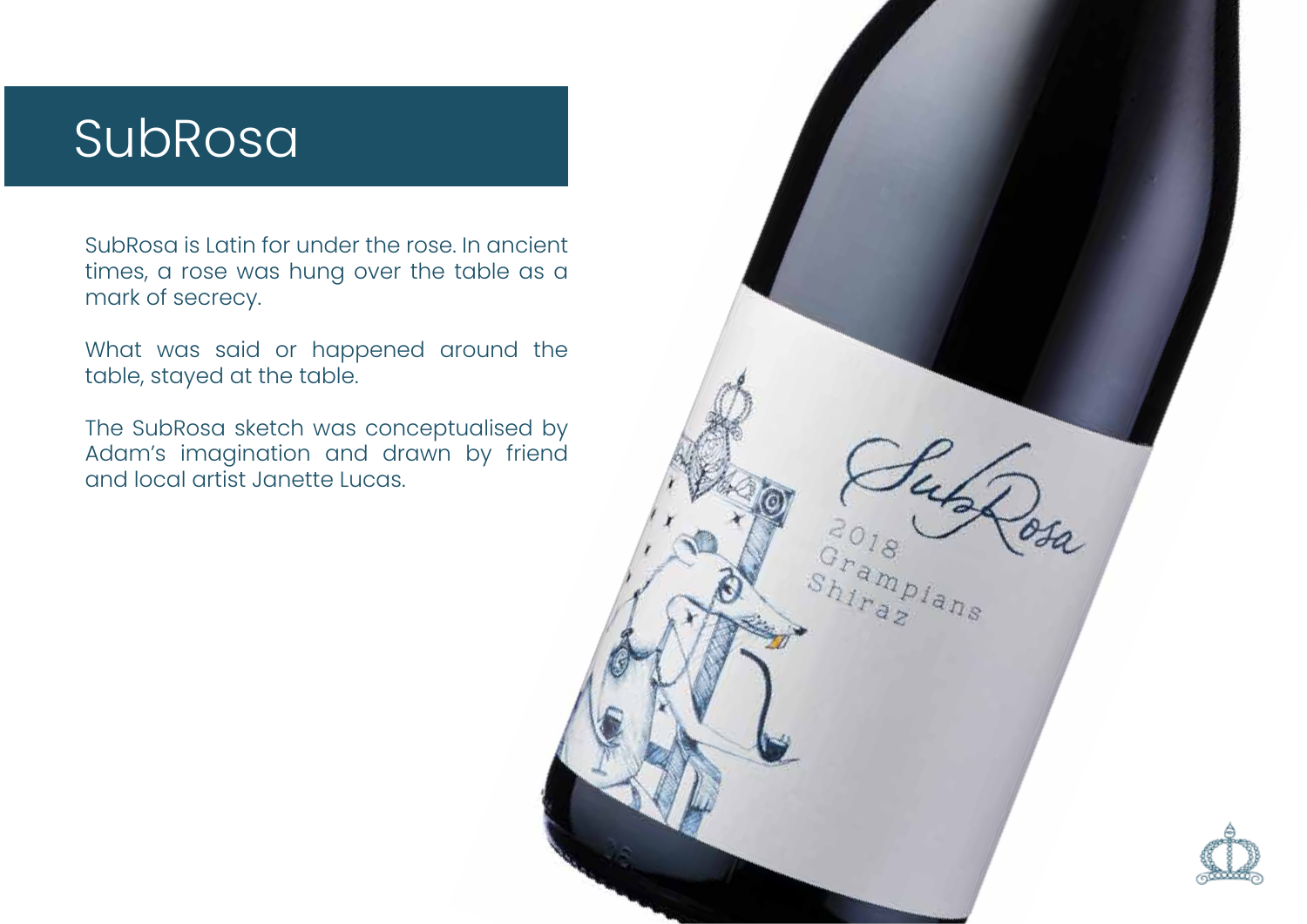## The Region

Our warm days and cool nights mean the grapes have a long growing season which adds to the complexity of the wine that can be created.<br>That's why the Grampians is where I want to make wine."

Adam Louder, winemaker



Grampians

The Grampians wine region is located between the Southern tip of the Great Dividing Range and the 360 million year old Geriwerd (Grampians National Park) only two hours north west of Melbourne, Victoria.

Adam's the latest in a long line of winemakers to worship the fruit this area's spectacular cool climate produces. Grapes have been grown in the foothills and valleys of the Grampians' 360-million-year old mountain ranges since 1867, making it one of Australia's oldest wine regions.

Altitude: 240-440m Growing season rainfall: 240mm



West of the Great Dividing Range in Victoria, two hours from Melbourne, is the rugged Pyrenees Ranges. Originally planted with vines during the gold rush in the 1840's, it wasn't until 1960's that the wine region of today was established.

It is in the Pyrenees mountain range where our friends, the John family, have their Malakoff Estate vineyard. Adam sources Nebbiolo grapes for SubRosa, which grow surrounded by the Estate's eucalyptus trees. The Pyrenees wine region is renowned for high quality red wines.

Altitude: 220-375m Growing season rainfall: 220mm

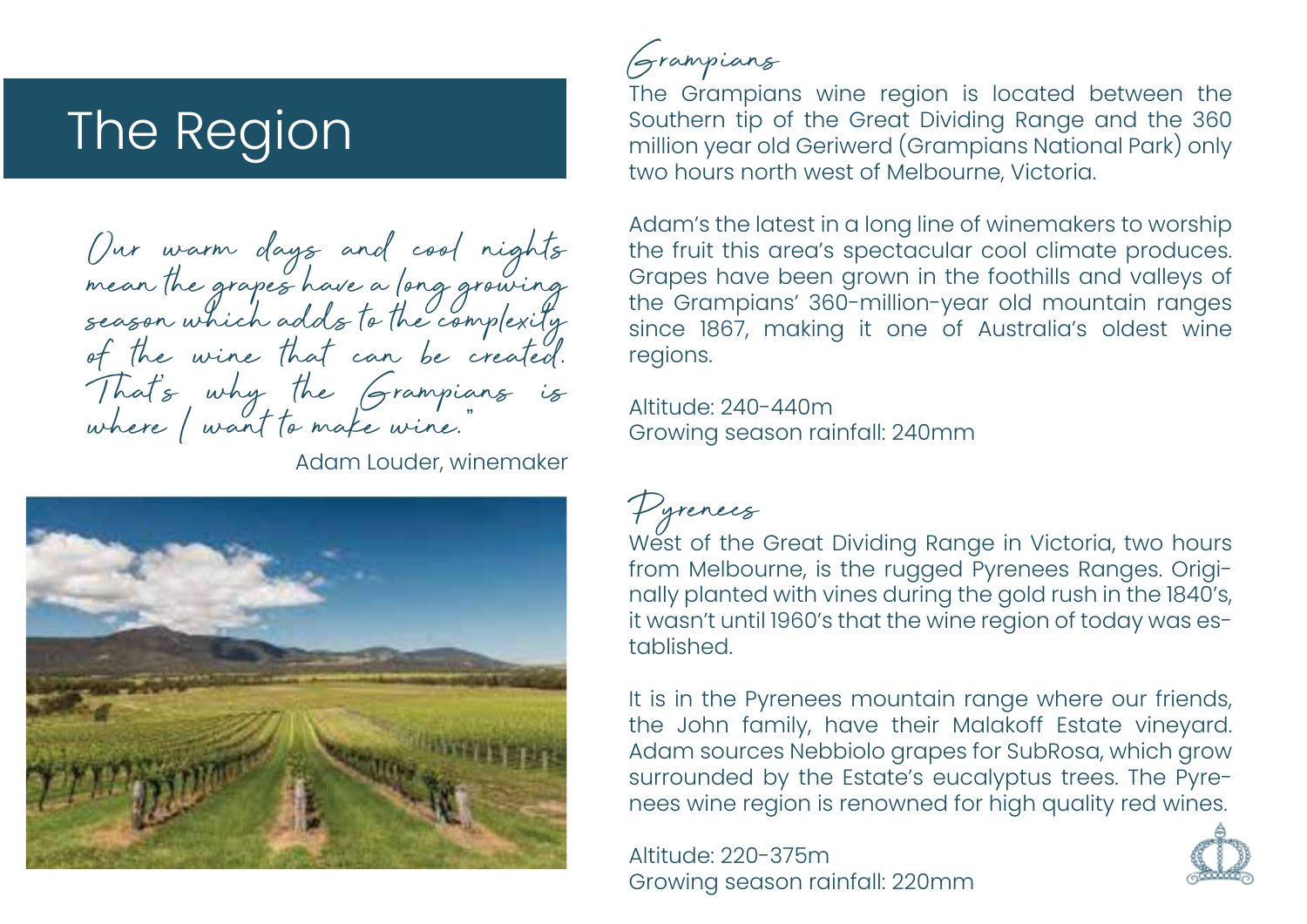## Awards & Accolades



Five stars in James Halliday Wine Companion 2019, 2020, 2021, 2022

Real Review Certificate of Excellence in 2019, 2020, 2021, 2022

Viognier 2017 & 2020 95 points - Huon Hooke, The Real Review

SubRosa new releases score 93-95 points - Mike

Bennie, Winefront (December 2018)



SubRosa named in the James Halliday Wine Companion 2019 "Top 10 best new wineries" and awarded five stars (August 2018) SubRosa wines score 92 - 96 points - James Halliday (May 2018)



2017 Neon Grampians Pyrenees Business Awards Winner - The Weekly Advertiser Excellence in Agriculture/Viticulture Award All inaugural release SubRosa wines score 90+ points - Mike Bennie, Winefront (May 2015)

2018 Grampians Shiraz, 96 points - Huon Hooke, The Real Review

"If you haven't cottoned on to Sub-<br>Rosa, you should. You'll be thanking yourself down the trail when these start commanding higher prices and<br>generally being difficult to find. No doubt<sup>\*</sup>

Mike Bennie, Winefront, December 2018

"SubRosa is one of the best new wineries in the 2019 Companion, created by two high performance part- ners in life and in this exceptional new winery. This is a business that will win gold medals galore should it enter wine shows."

James Halliday, Wine Companion 2019

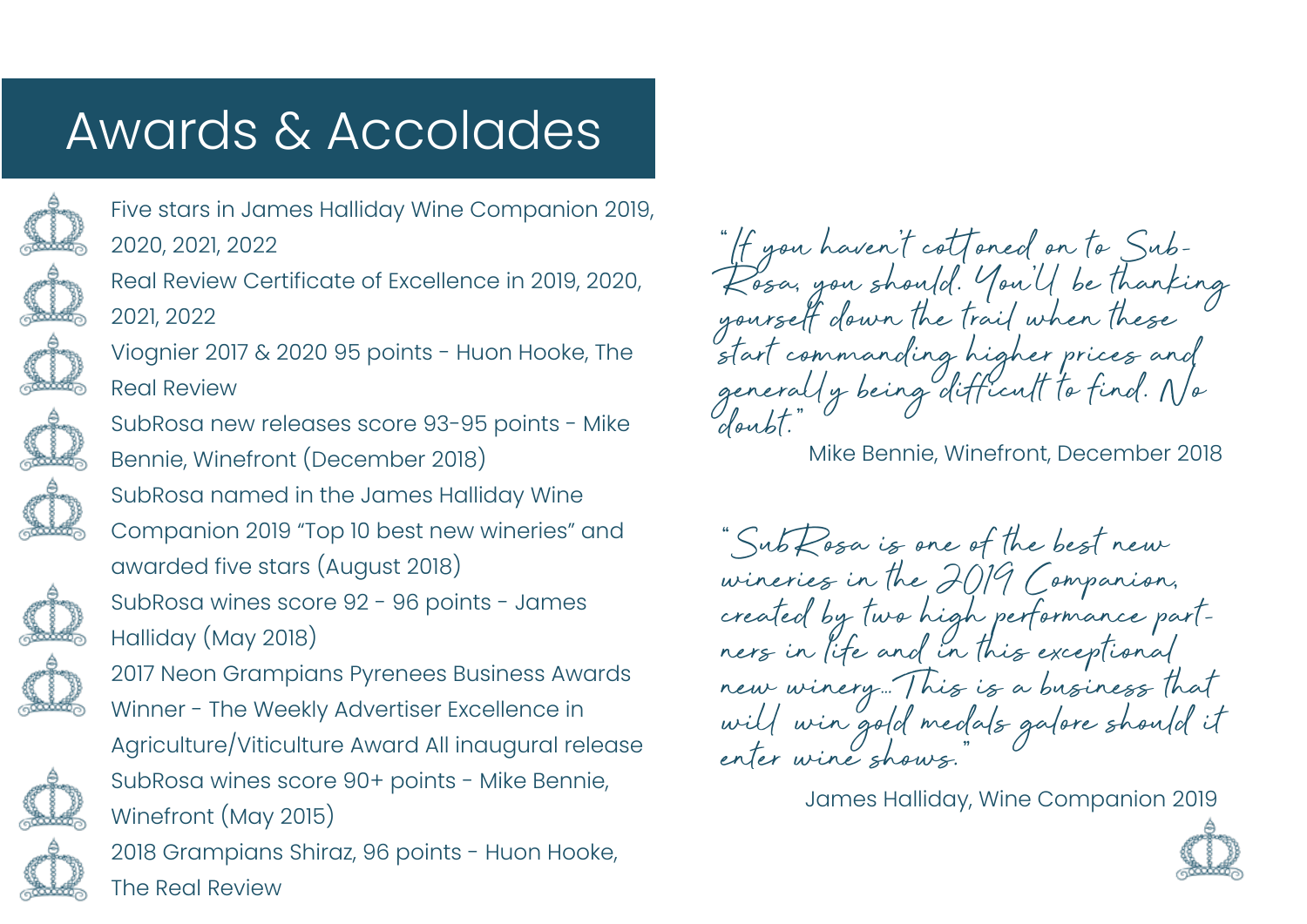# Country Style Magazine

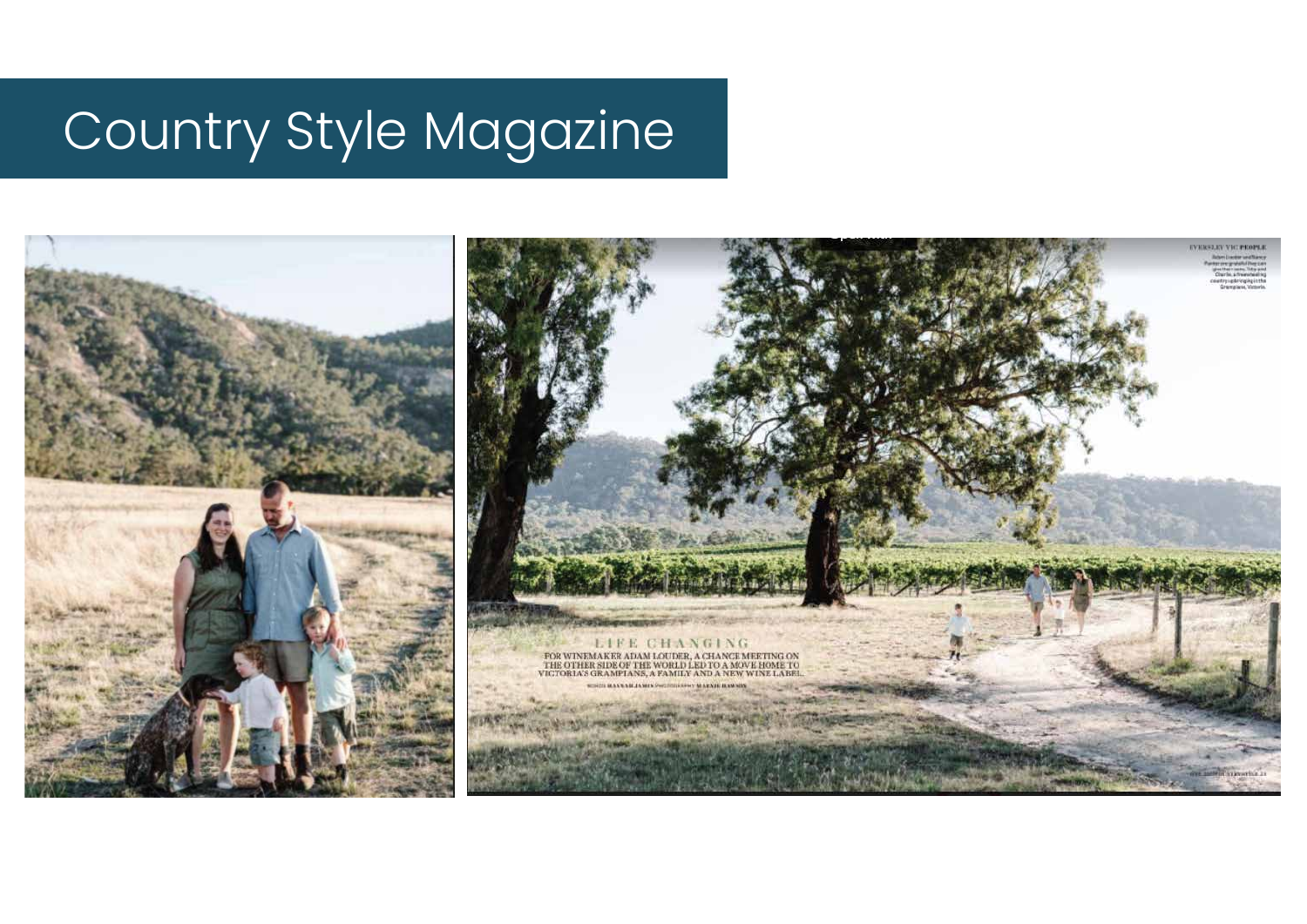# The Wines

asa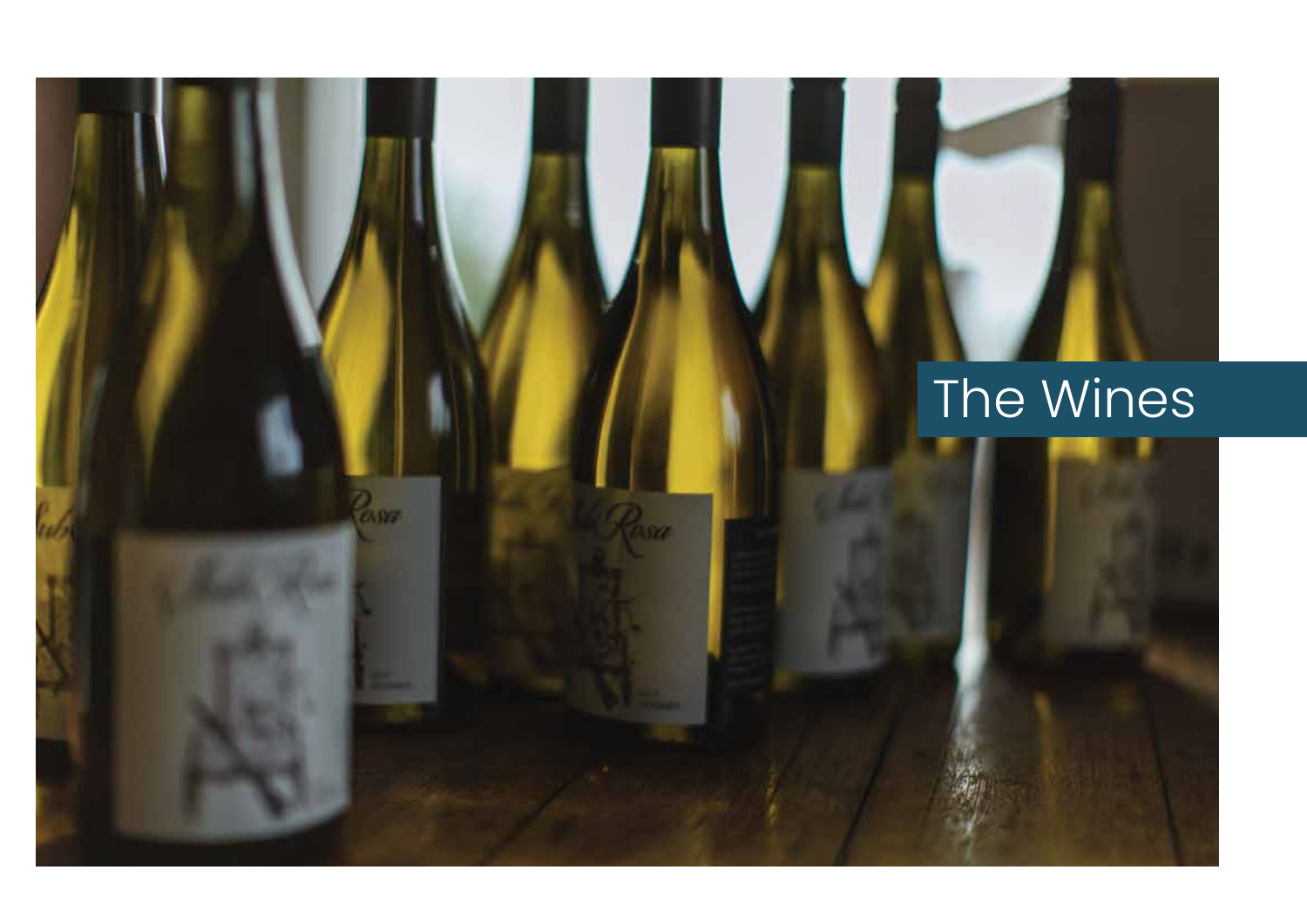What happens at the table stays at the table.

SubRosa handcrafts small batch wines to drink now, or cellar for years to come. Locat ed in the historic Grampians wine region in Victoria, Australia, SubRosa is one of James Halliday's top 10 wineries to watch. Progres sive winemaker Adam Louder crafts com plex cool climate small batch wines using his experience from 36 vintages in 25 years from Bordeaux, Napa Valley and Australia.

### Grampians Shiraz 2018

Vineyard Hand picked from a vineyard in Great Western, Grampians, Victoria. Vintage 2018 Mild growing season with warm sunny days and cool nights. Winemaking 100% Grampians Shiraz. Whole berry ferment. 16 months in French oak. 30% new oak. No fining. 24 months in bottle pre-release. Vegan friendly.



VINTAGE: 2018 | GI: Grampians | VARIETY: 100% Shiraz | Alc: 14% | PRODUCTION: 150 dozen | CELLARING: Enjoy now to 2030

Halliday Wine Companion, 93 points Appealing aromatics with floral, raspberry, dry leaves and a green edginess. Firm across the palate and fine in fruit density boasting, red cherry, baking spices, a hint of pepper and mocha oak. A taut, well tan nined shiraz. Drink by: 2027. Jeni Port:

#### The Real Review, 96 points

Deep, rich, bright colour, with a smoky-char and earthy-ironstone shiraz nose, surpris ingly complex for its years and savoury, the palate likewise supple, mellow, savoury and multi-layered. Toasty, pepper-spicy, the palate elegantly crafted and refined, with a core of fruit sweetness and finishing with lovely balance and completeness. Harmony and charm. A really superb shiraz, and great value. Huon Hooke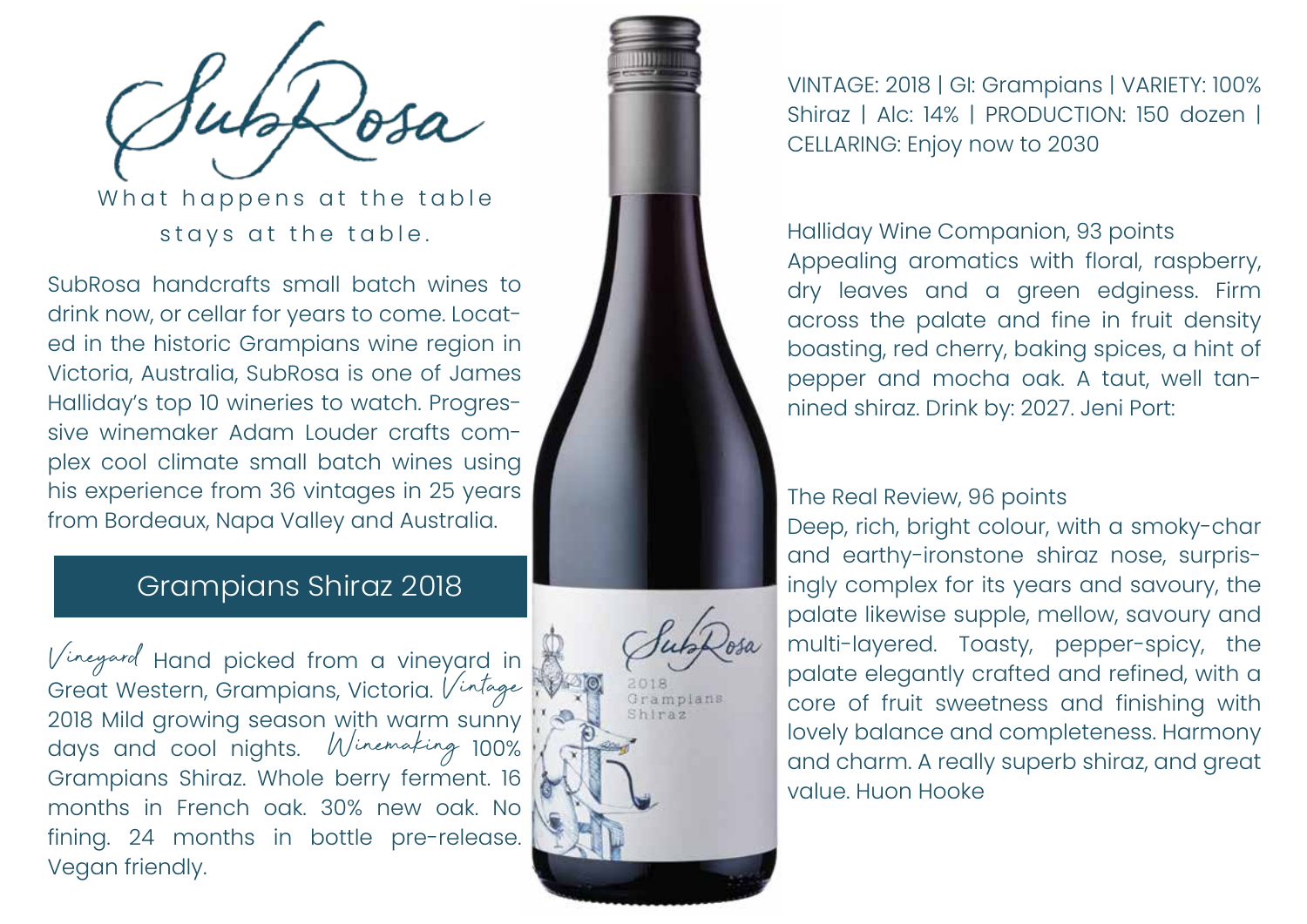What happens at the table stays at the table.

SubRosa handcrafts small batch wines to drink now, or cellar for years to come. Locat ed in the historic Grampians wine region in Victoria, Australia, SubRosa is one of James Halliday's top 10 wineries to watch. Progres sive winemaker Adam Louder crafts com plex cool climate small batch wines using his experience from 36 vintages in 25 years from Bordeaux, Napa Valley and Australia.

### Malakoff Pyreness Shiraz 2016

Vineyard Hand picked from Malakoff Estate, Pyrenees, Victoria. *Vintage* 2016 Hot and dry growing season with sunny days and warm nights. Winemaking 20% whole bunch, 80% whole berry ferment. 16 months in French oak. 50% new oak. No fining or filtration. Vegan friendly.



VINTAGE: 2016 | GI: Pyrenees | VARIETY: 100% Shiraz | Alc: 15% | PRODUCTION :70 dozen | CELLARING: Enjoy now to 2040

Halliday Wine Companion, 95 points Its deeper crimson-purple colour and medium to full-bodied palate are in con tinuing contrast for the two SubRosa Shirazs, but not in the skill of the winemaker. Balance is often said to be the one word to describe a great wine, and this exudes velvety black cherry at every turn. Cedary oak nuances and persistent, pliable tannins complete the picture. James Halliday

#### The Real Review, 93 points

Medium to deep red colour with a trace of purple. The bouquet is sweaty at first and faintly reductive, but also slightly bunchy and subtly complex, with some floral per fumes. In the mouth, it's medium to full-bod ied and has a lovely juicy middle, with soft tannins and fine, supple texture. This is a really delicious modern shiraz, very enjoy able right now. Huon Hooke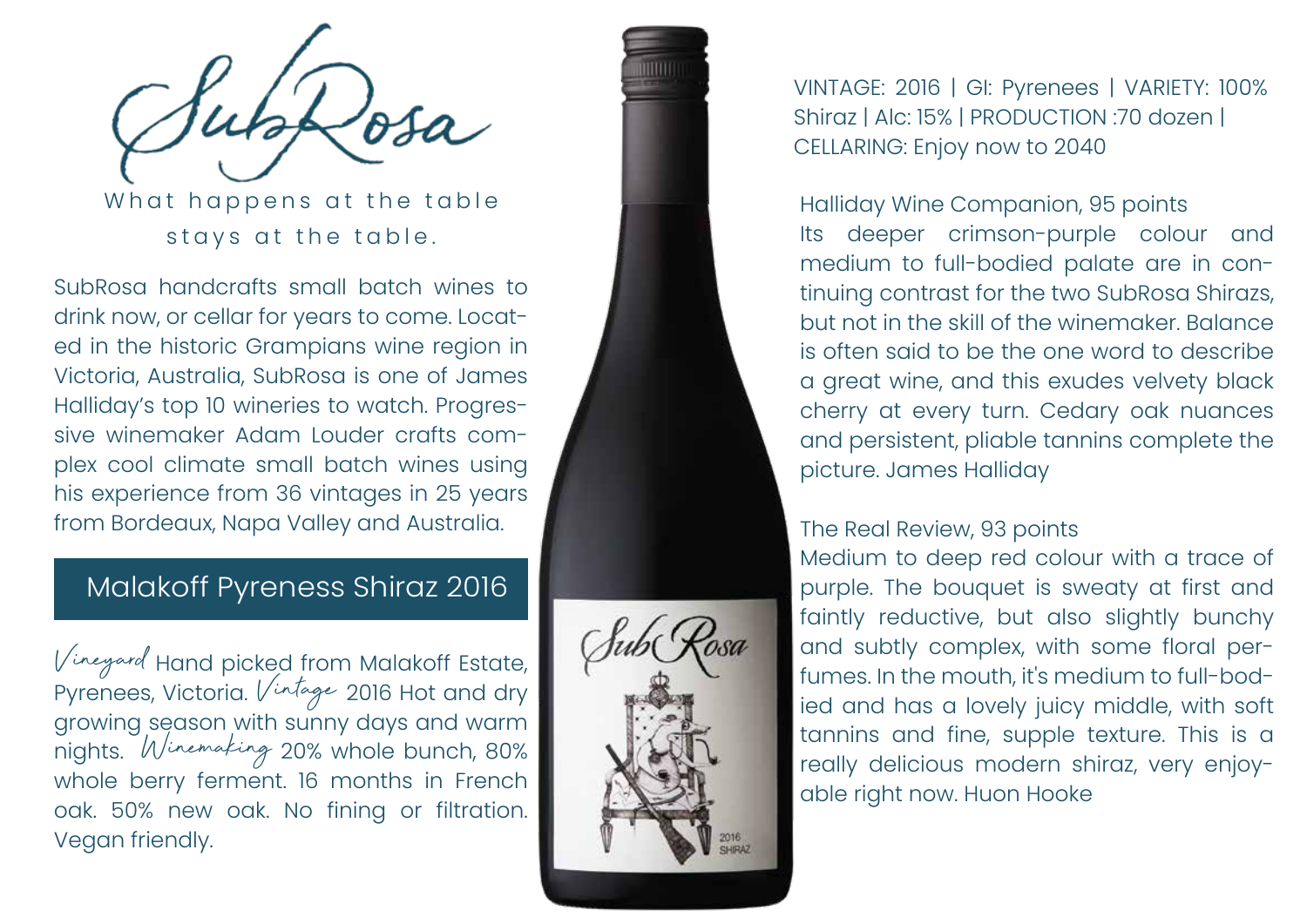What happens at the table stays at the table.

SubRosa handcrafts small batch wines to drink now, or cellar for years to come. Locat ed in the historic Grampians wine region in Victoria, Australia, SubRosa is one of James Halliday's top 10 wineries to watch. Progres sive winemaker Adam Louder crafts com plex cool climate small batch wines using his experience from 36 vintages in 25 years from Bordeaux, Napa Valley and Australia.

### Malakoff Pyrenees Nebbiolo 2018

Vineyard Hand picked from Malakoff Estate Vineyard, Pyrenees, Victoria. Vintage <sup>2018</sup> Mild growing season with warm sunny days and cool nights. Winemaking 100% Pyrenees Nebbiolo. Whole berry ferment. 16 months in used French oak. No fining. 24 months in bottle pre-release. Vegan friendly.





VINTAGE: 2018 | GI: Pyrenees | VARIETY: 100% Nebbiolo | Alc: 14% | PRODUCTION: 190 dozen | CELLARING: Enjoy now to 2030

### Halliday Wine Companion, 93 points Attractive rose petal, Turkish delight, black cherry, leafy aromas. Brambly spice, chewy fruit on the palate, but time in oak is also ap parent, delivering a varnish character which together with savoury tannins completes a pretty complex nebbiolo picture. Give it time in the cellar. Jeni Port

### The Real Review, 92 points

Light ruby-red colour with a nice tinge of purple in the rim, and a youthfully reserved bouquet that whispers rather than shouts, of dried herbs, red cherries and sweet raspber ry. The tannins are fine and gentle without losing their essential grip. The wine is medi um-bodied at most and easy to enjoy young, especially if served with protein. Quite lovely, like a pinot with tannin. Huon Hooke.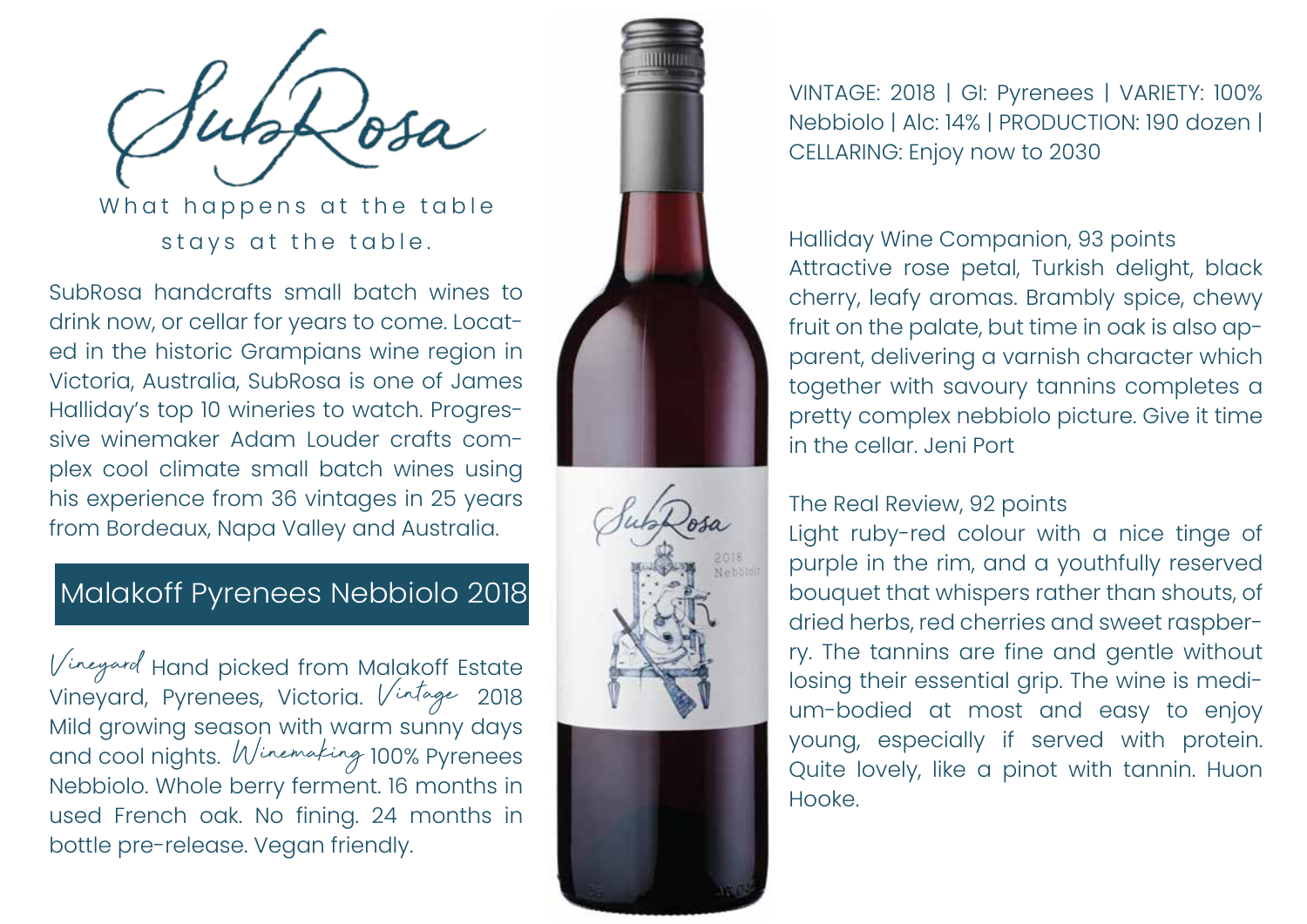What happens at the table stays at the table.

SubRosa handcrafts small batch wines to drink now, or cellar for years to come. Locat ed in the historic Grampians wine region in Victoria, Australia, SubRosa is one of James Halliday's top 10 wineries to watch. Progres sive winemaker Adam Louder crafts com plex cool climate small batch wines using his experience from 36 vintages in 25 years from Bordeaux, Napa Valley and Australia.

### Grampians Viognier 2021

Vineyard Hand picked from a small plot of vines nestled in the North Easterly section of the Grampians region. *Vintage* 2021 Mild growing season with warm sunny days and cool nights. Winemaking 100% Grampians Viognier. 12 months in French oak. 15% new oak. Vegan friendly.



VINTAGE: 2018 | GI: Grampians | VARIETY: 100% Viognier | Alc: 14% | PRODUCTION: 190 dozen | CELLARING: Enjoy now to 2026

Tasting note: Elusive aromas of springtime flowers, Meyer lemons and grapefruit fol lowed by textures of freshly cut stone fruits, citrus peel and hints of ginger. A chalky nat ural acidity and an uppercut of mixed spices from French oak to finish.

#### The Real Review, 95 points

Light to medium yellow colour, with a bright ly spicy aroma, some frangipani and tropi cal flower notes and a hint of ginger, the palate flavour intense and tightly-focused, with a balanced clean, dry finish and pleas ant texture, not straying too far down the phenolic path. There is elegance and restraint here as well as intensity and vari etal authenticity, all delivered without any heaviness. There are nutty barrel ferment nuances, which are subtle while contributing to complexity. A lovely wine.